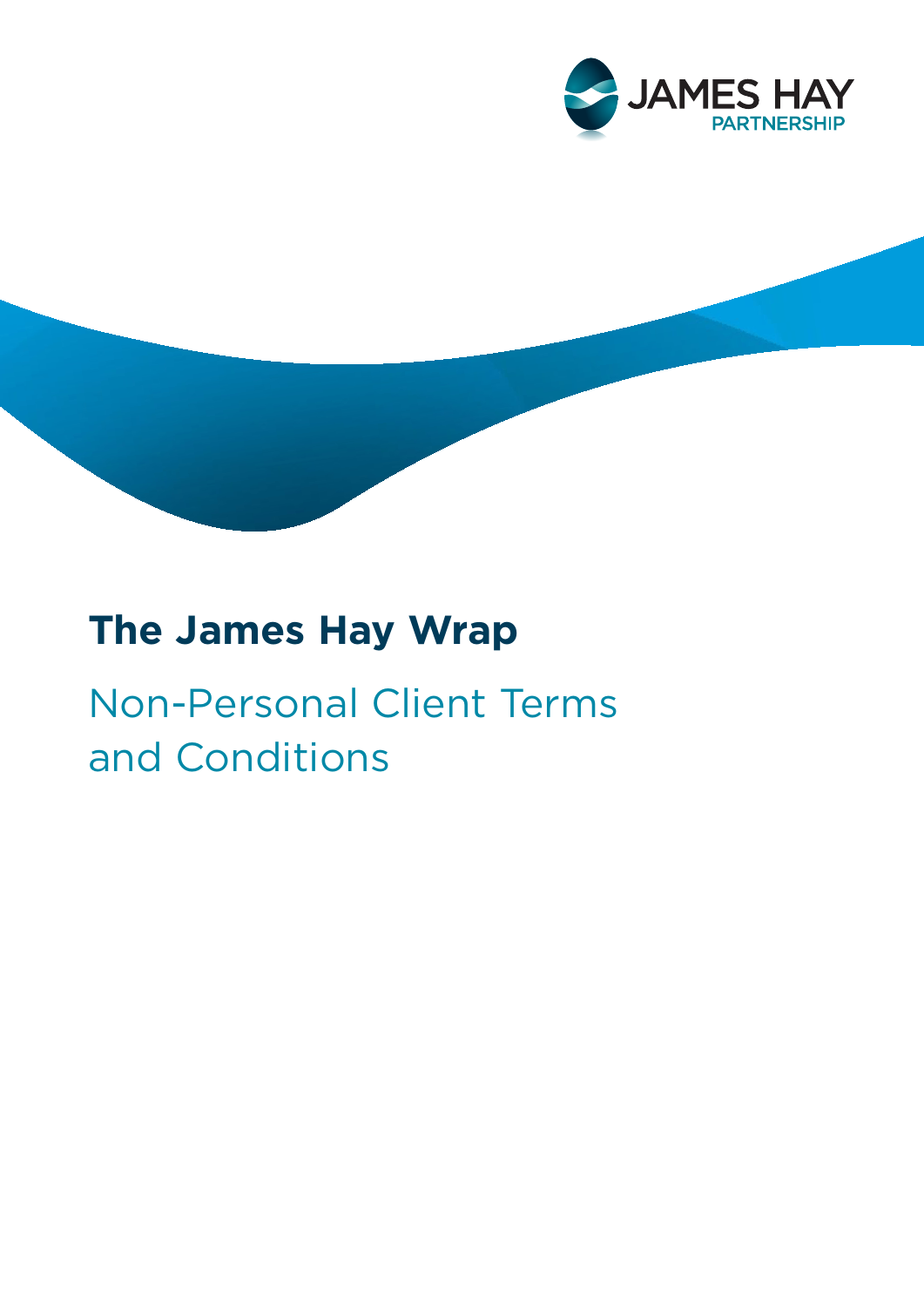

These Terms and Conditions give you important information about your James Hay Wrap and together with your completed Application Form and section 1 of the James Hay Wrap Charges Schedule represent the agreement between you and James Hay Wrap Managers Limited (JHWM).

The James Hay Wrap is provided by JHWM. JHWM reserves the right not to accept an initial Wrap Application (which includes an application for the Wrap Investment Portfolio), and need not give any reason for doing so. Under the James Hay Wrap, you can purchase and hold a Wrap Offshore Bond. The Wrap Offshore Bond is provided by RL360 Insurance Company Limited (RL360) and is subject to separate terms and conditions. Acceptance of an application for a Wrap Offshore Bond is at the discretion of RL360.

You should read these Terms and Conditions carefully. If there is anything you do not understand, please contact your Financial Adviser.

Any taxation information contained in this document and other documents is based on our interpretation of legislation and HM Revenue & Customs (HMRC) practice which may change from time to time. Any information relating to how tax may be applied to you may change and depends on your individual circumstances.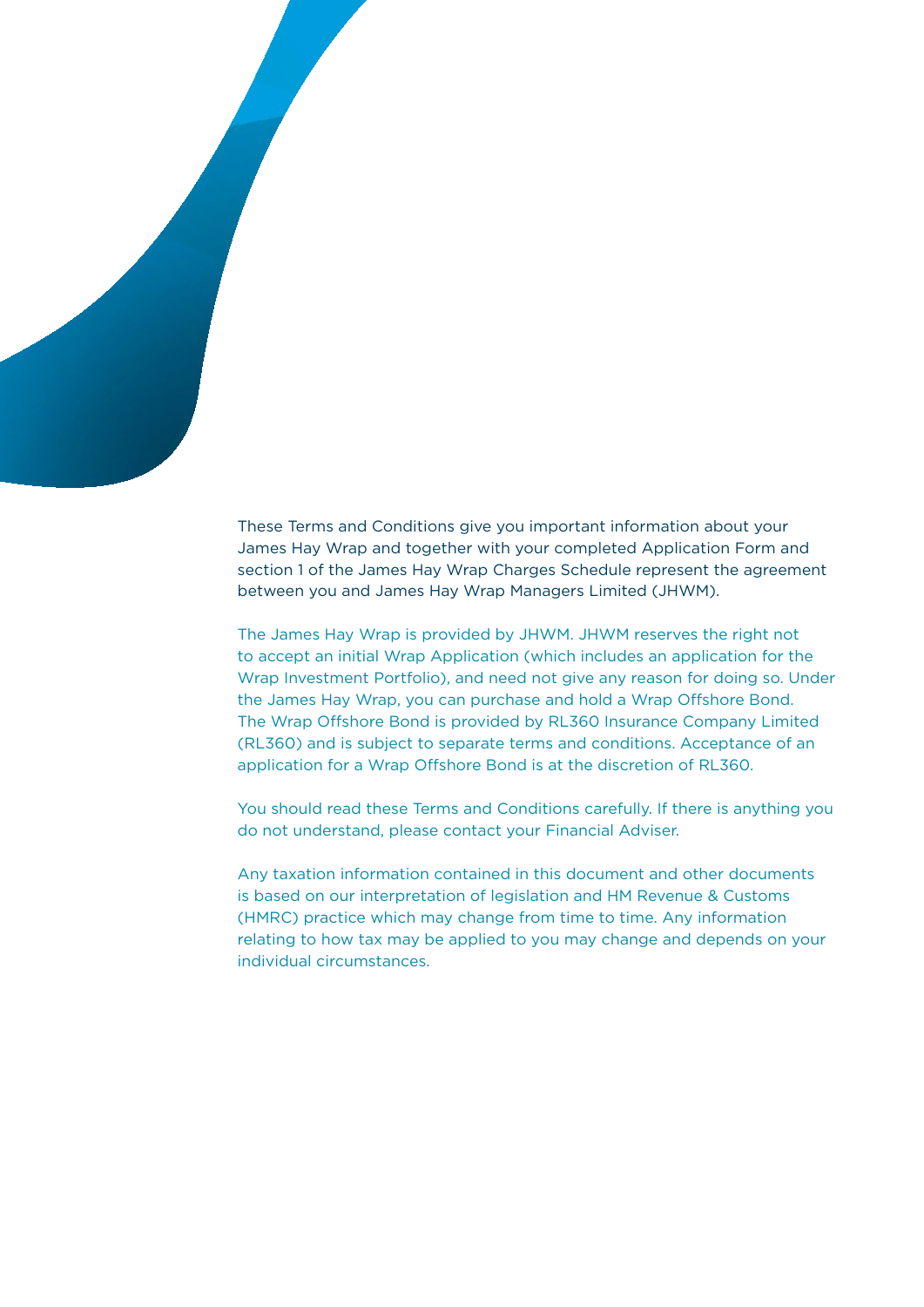## **The James Hay Wrap**

# Non-Personal Client Terms and Conditions

| 1     | <b>CHANGING THE TERMS AND</b><br><b>CONDITIONS</b>                                       |     |
|-------|------------------------------------------------------------------------------------------|-----|
| 2     | <b>GLOSSARY</b>                                                                          | 1.1 |
| 3     | <b>OPENING YOUR WRAP</b><br><b>PORTFOLIO</b>                                             |     |
| 4     | <b>USE AND DISCLOSURE OF</b><br>PERSONAL INFORMATION                                     |     |
| 5     | <b>YOUR RIGHT TO CANCEL</b>                                                              |     |
| 6     | <b>POOLED CLIENT MONEY</b><br><b>ACCOUNTS</b>                                            |     |
| 7     | <b>PRODUCT BANK ACCOUNT</b>                                                              |     |
| 7.1   | <b>Payments In</b>                                                                       |     |
| 7.2   | <b>Payments Out</b>                                                                      |     |
| 7.3   | <b>Interest</b>                                                                          |     |
| 7.4   | <b>General</b>                                                                           |     |
| 8     | <b>ROLE OF YOUR FINANCIAL</b><br><b>ADVISER</b>                                          |     |
| 9     | <b>ROLE OF AN INVESTMENT</b><br><b>MANAGER/STOCKBROKER</b>                               | 1.2 |
| 10    | <b>ROLE OF EQI</b>                                                                       |     |
|       | <b>INVESTMENT CENTRE</b>                                                                 |     |
| 11    |                                                                                          |     |
| 11.1  | <b>General</b>                                                                           |     |
| 11.2  | <b>Buving Investment Centre Funds</b>                                                    |     |
| 11.3  | <b>Selling Investment Centre Funds</b>                                                   |     |
| 11.4  | <b>Switching Investment Centre</b><br><b>Funds</b>                                       |     |
| 11.5  | <b>Re-registering Existing</b><br>investments Into the Investment<br><b>Centre Funds</b> | 1.3 |
| 11.6  | <b>Aggregating Transactions</b>                                                          |     |
| 11.7  | <b>Rebates</b>                                                                           |     |
| 11.8  | <b>Distributions</b>                                                                     |     |
| 11.9  | <b>Confirming Details of</b><br><b>Transactions</b>                                      |     |
| 11.10 | <b>Suspension of Funds</b>                                                               |     |
| 11.11 | <b>Mergers and Closures</b>                                                              |     |
| 11.12 | <b>Transferring Funds into and out</b><br>of your Wrap Portfolio                         |     |
| 12    | <b>CARRYING OUT TRANSACTIONS</b><br><b>IN YOUR WRAP PORTFOLIO</b>                        |     |
| 12.1  | <b>Permissible Investments</b>                                                           |     |
| 12.2  | <b>Other Assets and Liabilities</b>                                                      |     |
| 12.3  | <b>Investment Transactions - General</b>                                                 |     |
| $13-$ | <b>REGISTRATION OF OWNERSHIP</b>                                                         |     |
| 14    | <b>COLLECTIONS</b>                                                                       |     |
| 15    | <b>VOTING RIGHTS AND</b>                                                                 |     |
|       | <b>CORPORATE ACTIONS</b>                                                                 |     |
| 16    | <b>WITHDRAWALS</b>                                                                       |     |
| 17    | <b>CHARGES</b>                                                                           |     |
| 18    | <b>CONFLICT OF INTEREST</b>                                                              |     |
| 19    | <b>KEEPING YOU INFORMED</b>                                                              |     |
| 20    | <b>NOTICES</b>                                                                           |     |
| 21    | <b>YOUR ADDRESS</b>                                                                      |     |
| 22    | <b>COMPLAINTS</b>                                                                        |     |
| 23    | <b>FINANCIAL SERVICES</b><br><b>COMPENSATION SCHEME</b>                                  |     |
| 24    | <b>CLOSING YOUR WRAP</b><br><b>PORTFOLIO</b>                                             |     |
| 25    | <b>CONSEQUENCES OF CLOSING</b><br><b>YOUR WRAP PORTFOLIO</b>                             |     |
| 25.1  | <b>Wrap Investment Portfolio</b>                                                         |     |
| 25.2  | <b>Wrap Offshore Bond</b>                                                                |     |
| 25.3  | <b>Charges and Costs for Closing</b><br>your Wrap Portfolio                              |     |
| 26    | <b>GENERAL CONDITIONS</b>                                                                |     |
| 26.1  | Liability                                                                                |     |
| 27    | <b>MISCELLANEOUS</b>                                                                     |     |
| 28    | <b>LAW AND THIRD PARTY RIGHTS</b>                                                        |     |
|       |                                                                                          |     |

#### **CHANGING THE TERMS AND CONDITIONS**

- We may change the Terms and Conditions from time to time. We will give you at least 30 Days' prior written notice of any material change to the Terms and Conditions except where either: (a) those changes are outside of our control (such as a change in legislation) which may take effect immediately; or (b) those changes are not to your disadvantage, in which case we will inform you within 30 Days of the changes having taken effect. Notice will be given in accordance with clause 20 of the Terms and Conditions.
- A material change to the Terms and Conditions includes material changes to the Permitted Investments List or section 1 of the Wrap Charges Schedule (but does not include any changes in interest rates or annual uplifts in charges as set out in the Wrap Charges Schedule or on our Website).
- We will generally only make a material change to our Terms and Conditions for the following valid reasons; to:
	- (1) reflect changes to law, industry guidance or codes of practice;
	- (2) meet regulatory and reporting requirements (including recommendations by the Financial Conduct Authority (FCA) or decisions of the Financial Ombudsman Service);
	- (3) reflect changes in how investment markets work which may impact on the operation of the Wrap Portfolio and/or your Product;
	- (4) avoid cross-subsidisation between individual member Products where provision of certain services is charged on an uneconomic basis;
	- (5) provide for the introduction of new systems or changes to existing systems, methods of operating, outsourcing or administration, services or facilities;
	- (6) proportionately reflect legitimate cost increases or decreases associated with providing our services in relation to your Wrap Portfolio (including regulatory or industry levies);
	- (7) take account of changes to the ownership of our business or how it operates;
	- (8) correct errors; and/or
	- (9) make them clearer.
- 1.4 If we reasonably deem that a material change to these Terms and Conditions operates to your disadvantage, then if you wish to transfer your Wrap Portfolio to another provider because you are not happy with the change, we shall waive our transfer out charge provided you give us instructions no later than 90 Days after the change came into effect, to transfer your Wrap Portfolio, and you inform us that this is the reason for the transfer.
- 1.5 Minor changes to the Terms and Conditions (including typographical corrections, clause restructuring or clarifications that do not materially change the meaning of the clause) shall take effect immediately without notice to you but an up-to-date version will be available on our Website or on request.

#### **2 GLOSSARY**

In these Terms and Conditions:

**ACT** Financial Services and Markets Act 2000 as amended from time to time.

**ADVISER CHARGE** any charge (plus VAT if applicable) you have agreed to pay your Financial Adviser for advice and other services provided to you in relation to your Wrap Portfolio.

**APPLICATION FORM** the form completed and signed by you to open your Wrap Portfolio.

**AVAILABLE FUND** is in relation to a transfer, a fund in which Units are available for investment via both the Transferring Platform and the Receiving Platform;

**AVAILABLE FUND MANAGER** the operator of an Available Fund;

**BUSINESS DAY** a Day other than a Saturday. Sunday or public holiday when banks in London are open for business.

**CHARGES** Transaction Charges charged by us in relation to Transactions and any other fees as set out or referred to in these Terms and Conditions, and any other charges levied by us in respect of your Wrap Portfolio and the Transactions that take place within it. Although referred to elsewhere in these Terms and Conditions, you should refer in particular to the Wrap Charges Schedule, which is available on our Website or on request.

**CLIENT** the body which authorised the submission of the completed application to open a Wrap Portfolio and in whose name it has been opened.

**CLIENT NUMBER** a unique number assigned by us and given to you to identify your Wrap Portfolio.

## **COSTS AND CHARGES DISCLOSURE**

**DOCUMENTS** the cost and charges disclosure documents that set out the necessary information for a particular fund (pre-sale and annually, as required) in compliance with legal and regulatory requirements.

**DAY** a period of 24 consecutive hours beginning at 12:00 midnight.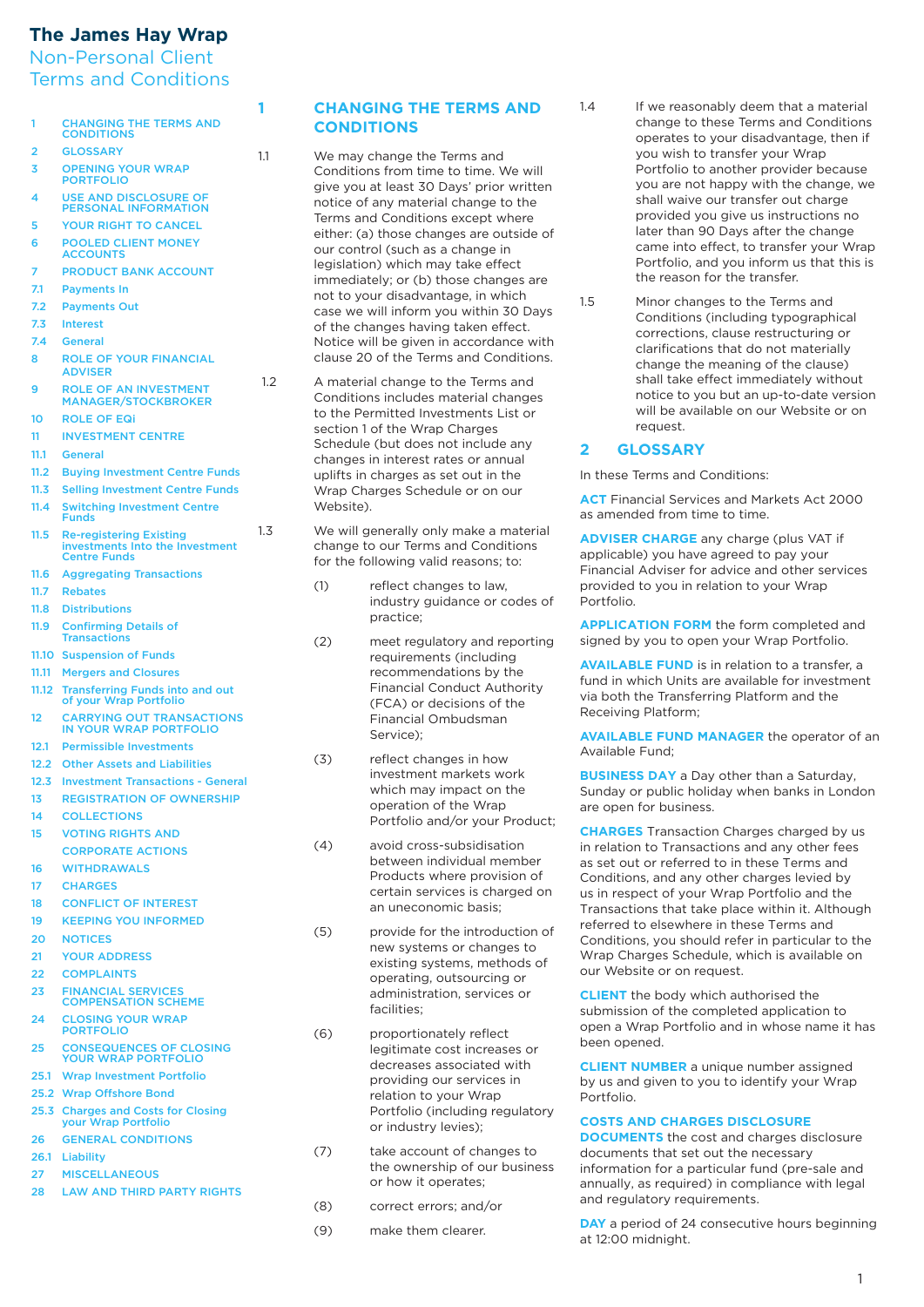# **The James Hay Wrap**

Non-Personal Client Terms and Conditions

**DISCOUNTED UNIT CLASS** a Unit class in an Available Fund for which the Available Fund Manager is paid a lower level of charges than would otherwise apply to an investment in Units in the Available Fund;

**EQi** the EQi Execution Only dealing services. EQi® is a trading name of Equiniti Financial Services Limited.

**FCA** the Financial Conduct Authority or successor regulator.

**FINANCIAL ADVISER** an individual or firm that must be authorised and regulated by the FCA (or which holds the appropriate regulatory permissions to operate as a Financial Adviser in accordance with the laws of the jurisdiction in which the individual or firm is domiciled), as appointed by you, who provides you with financial and investment advice from time to time.

**IFG GROUP COMPANIES** IFG Group Plc (Republic of Ireland company no. IE021010), whose registered office address is: IFG House, Booterstown Hall, Booterstown, Co. Dublin 216410, and any companies or organisations wholly or partly owned by it at any time including James Hay Wrap Managers Limited and James Hay Wrap Nominee Company Limited.

**INVESTMENT CENTRE** James Hay Partnership's investment platform, providing access to the range of Investment Centre funds available to you under your James Hay Wrap.

**INVESTMENT CENTRE FUND MANAGER** a third party firm that manages funds available on the Investment Centre.

**INVESTMENT MANAGER** an individual or firm that should be UK based and must be authorised and regulated by the FCA (or which holds the appropriate regulatory permissions to act as an investment manager in accordance with the laws of jurisdiction in which the individual or firm is domiciled), which provides investment management services and which holds cash or assets for investment from time to time.

**JAMES HAY ONLINE** or **JHOL** the secure online portal accessible on our Website, or any replacement or successor in whatever form.

**JAMES HAY PARTNERSHIP** or **JHP** is the trading name used by (amongst others) James Hay Wrap Managers Limited and James Hay Wrap Nominee Company Limited.

**JAMES HAY WRAP MANAGERS LIMITED** or **JHWM** 

James Hay Wrap Managers Limited (England company no. 04773695), whose registered office is: Dunn's House, St. Paul's Road, Salisbury, Wiltshire SP2 7BF. JHWM is authorised and regulated by the FCA under Firm Reference Number: 225574.

**NOMINEE** James Hay Wrap Nominee Company Limited (an IFG Group Company) or other such nominee as we may decide to appoint.

**OTHER ASSETS AND LIABILITIES** your assets and liabilities that your Financial Adviser enters onto James Hay Online for reporting purposes, but which are not to be held within the Wrap Portfolio and are therefore not covered by the Wrap Service.

**PERMITTED INVESTMENTS LIST** the list of permitted investments you may invest in, as amended from time to time.

**PERSONAL INFORMATION** the information which you have provided on your Application Form and any other information which we hold in respect of you and the Wrap Portfolio.

**PLATFORM** the operator of an investment platform with whom you may hold Investments;

**POOLED CLIENT MONEY ACCOUNT** an account holding the aggregated amount of all Clients' cash holdings and is held in our name with one or more banks and/or deposit takers as determined by us from time to time. Each Client's entitlement is recorded in our internal records but not in each bank's or deposit taker's records.

**PRODUCT** the Wrap Investment Portfolio or any other product, including the Product Bank Account, that may be permitted by JHWM to be held within the Wrap Portfolio from time to time.

**PRODUCT BANK ACCOUNT** an individual Client's cash holding for a Product. All Clients' cash holdings are aggregated and held in the Pooled Client Money Account.

**REBATE** a repayment received from an Investment Centre Fund Manager in respect of a reduction of their charges relating to permitted investment and applied to your Wrap Product as additional units, shares or money.

**RECEIVING PLATFORM** the investment Platform that receives investments from a Transferring Platform in a transfer;

**RL360 INSURANCE COMPANY LIMITED** or **RL360** the provider of the Wrap Offshore Bond.

**STOCKBROKER** an individual or firm that should be UK based and must be authorised and regulated by the FCA (or which holds the appropriate regulatory permissions to act as a stockbroker in accordance with the laws of the jurisdiction in which the individual or firm is domiciled). which provides stockbroking services and holds cash or assets for investment from time to time.

**SWITCH**, **SWITCHES** or **SWITCHING** selling Investment Centre funds, then using the proceeds to purchase other Investment Centre funds.

**TRANSACTION** a transaction in relation to the Wrap Portfolio or the operation of the Product Bank Account, in respect of which we are providing a payments and/ or transfers service or we/EQi are providing a service which results in a change in the legal and/or beneficial ownership of any assets held within the Wrap Portfolio. This will include the buying and selling of investments, the Switching of investments into different asset classes, and the reinvestment or payment of dividends, interest and income.

**TRANSACTION CHARGES** our Charges and those of EQi in respect of Transactions as set out in the Wrap Charges Schedule.

**TRANSFERRING PLATFORM** the investment Platform that transfers investments to a Receiving Platform on a transfer;

**UK** England, Northern Ireland, Scotland and Wales, excluding the Isle of Man and Channel Islands.

**UNIT** a unit representing a right to or interest in investments;

**UNIT TRANSFER** a transfer of investments which is carried out through re-registration of the ownership of Units in an Available Fund from the Transferring Platform to the Receiving Platform without the Available Fund Manager first selling the Units to transfer cash to the Receiving Platform (otherwise known as an "in-specie transfer");

**WEBSITE** the website located at www.jameshay.co.uk or such other address we may operate from time to time.

**WE**, **US** and **OUR** means James Hay Wrap Managers Limited.

**WRAP CHARGES SCHEDULE** the separate schedule of that name published by us from time to time which details the charges relating to the Products within the Wrap Service.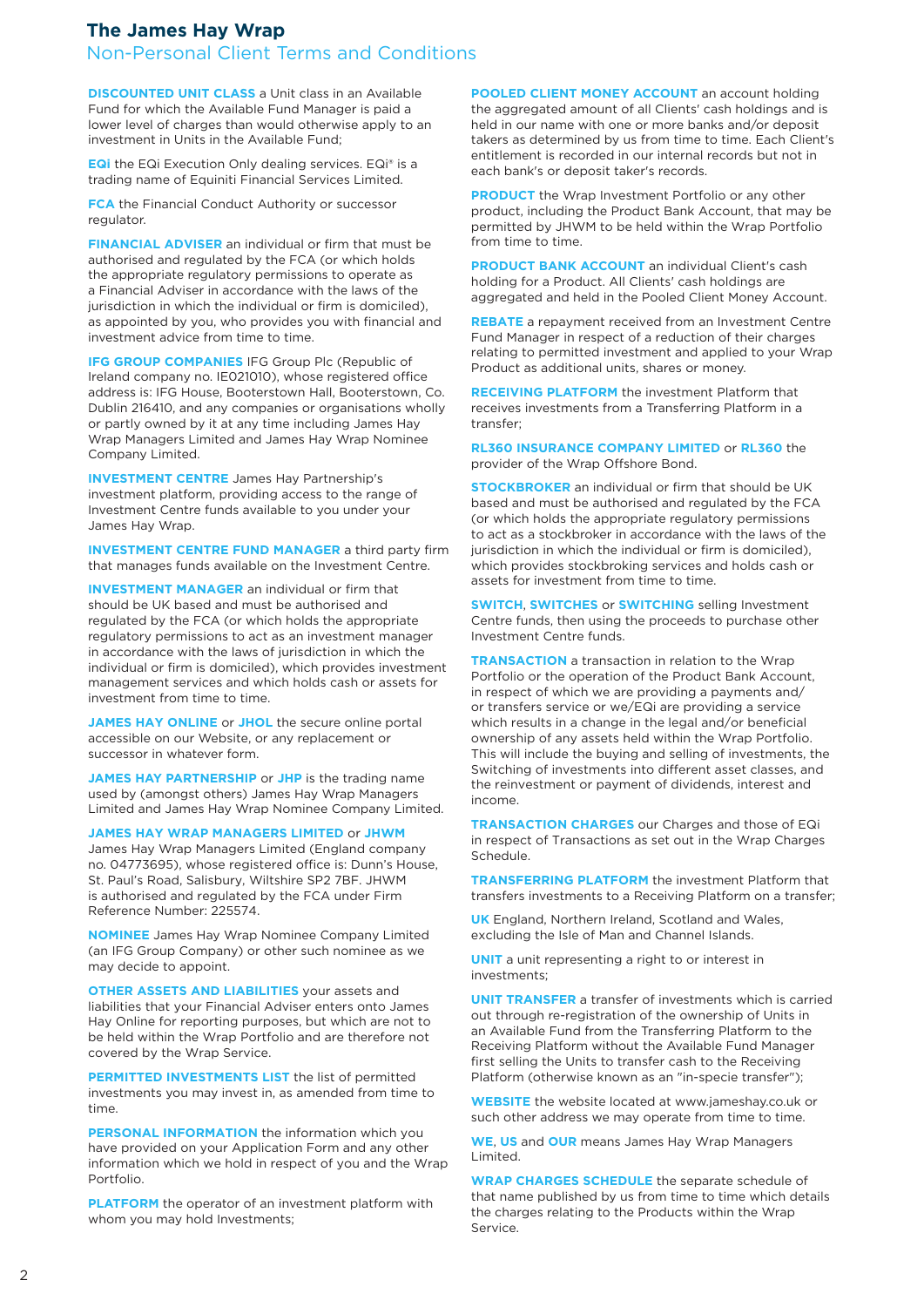**WRAP INVESTMENT PORTFOLIO** the investments (outside of the Wrap Offshore Bond) held within the Wrap Portfolio.

**WRAP OFFSHORE BOND** the Wrap Offshore Bond provided by RL360.

**WRAP PORTFOLIO** your portfolio of Products, including the Product Bank Account.

**WRAP SERVICE** the facilities including services in relation to Transactions effected by us in regard to the Wrap Portfolio including the James Hay Online service. The Wrap Service will be provided according to these Terms and Conditions.

**YOU** and **YOUR** the body in whose name the Wrap Portfolio is opened.

## **3 OPENING YOUR WRAP PORTFOLIO**

The Wrap Portfolio is available to any limited company, trust or charity registered in the UK.

When you submit your Application Form for a Wrap Portfolio you accept that by signing the Application Form you agree to these Terms and Conditions and accept that, subject to your right to cancel pursuant to clause 5, together with the Wrap Charges Schedule they form a legally binding agreement with James Hay Wrap Managers Limited once your Application Form has been accepted. This agreement will come into force, and your Wrap Portfolio, including a Wrap Investment Portfolio, will be opened, when we accept your Application Form and have received your initial investment. Once your Application Form has been accepted, you may apply to set up a Wrap Offshore Bond within the Wrap Portfolio provided you are eligible to do so, by submitting the appropriate Wrap Offshore Bond Application Form.

Payments may be made by electronic bank transfer, direct debit or by transfer of assets, subject to these payments being permissible under the relevant Product rules.

We will send you a welcome letter when your Wrap Portfolio is opened and this will include confirmation of your Client Number. We reserve the right to refuse to accept payments or the transfer of assets into your Wrap Portfolio at any time if we are not reasonably satisfied of the identity or authorisation of any person requesting the payment or transfer; or the lawfulness of the payment or transfer; or if we are unable to hold the specific asset.

We will classify you as a retail customer in accordance with Financial Conduct Authority rules, unless we agree otherwise with you.

## **USE AND DISCLOSURE OF PERSONAL INFORMATION**

You can access full details on what to expect when we process your personal data under your Product in the 'Data Protection Statement - James Hay Products' document, which is available on our Website or on request. If you have any questions about data protection, please contact us using the contact details in the Data Protection Statement.

## **5 YOUR RIGHT TO CANCEL**

Your Wrap Portfolio is opened when we accept your Application Form. Once we accept your Application Form you will acquire a right to cancel the Wrap Portfolio. We will issue you with a cancellation notice when we accept your completed application which will detail the action you need to take if you wish to exercise your right to cancel and the associated implications. Upon receipt of the cancellation notice, you will have 14 Days during which you have the

right to change your mind and withdraw all money placed in the Wrap Portfolio. If you change your mind during these 14 Days you must tell us by completing and returning the cancellation notice.

If you do not tell us that you have changed your mind before the end of the 14 Day cancellation period, then you will lose this right to cancel and your right to close your Wrap Portfolio will be as set out in clause 24. See clause 25 for the consequences of closing your Wrap Portfolio.

You will also have the opportunity to withdraw your application for a Wrap Offshore Bond and/or investments underlying the Product where cancellation rights are applicable. In these circumstances we will send you a cancellation notice after your Product application has been accepted or investment application has been made.

If you wish to cancel, you should send us the cancellation notice within 30 Days of its receipt. Should we receive this cancellation notice, we will return the net proceeds to the Product Bank Account (less any amount by which the Product may have fallen in value). You should refer to the relevant Product and investment documentation and your Financial Adviser for any cancellation rights.

## **6 POOLED CLIENT MONEY ACCOUNTS**

Money in your Wrap Portfolio will be held in one or more Pooled Client Money Accounts with banks and/or other deposit takers of our choice. We will hold money in accordance with the FCA's Client Money Rules.

Any cheque (received from a third party, including an Investment Manager) that is deposited will not start earning interest or be available to invest until the fifth Business Day after we have deposited it with the bank. The fact that we will allow the funds to be used on the fifth Business Day does not necessarily mean that the item has cleared.

Money held in Pooled Client Money Accounts will include money received from other Clients because we also manage their Wrap Portfolios. Each Client's entitlement is recorded in our internal records but not in the bank's records. Each individual Client's cash balance is represented in our records by the Product Bank Account.

We may change the providers used to hold the cash within the Pooled Client Money Account, without any prior notice to you. We will exercise due skill, care and diligence in the selection and periodic review of any providers used to hold the cash in the Pooled Client Money Account. However, we are not responsible for the actions, omissions, default or insolvency of any provider used to hold the cash in the Pooled Client Money Account.

Money may be placed in notice or unbreakable term deposit accounts to obtain better rates of interest. Money may be placed in accounts with notice periods of, or on deposit for fixed terms of, up to 95 Days, in accordance with the FCA's Client Money Rules. Placing your money in notice or term deposit accounts does not in itself affect your ability to deal with or withdraw funds from your Wrap Portfolio. However, such amounts may not be immediately available for distribution in the event of our insolvency or the insolvency or default of one of the banks or other deposit takers with whom your money is held.

In the event of a default by a bank or other deposit taker you may have to bear any shortfall in the Pooled Client Money Accounts on a pro-rata basis based on the cash balances held across all Pooled Client Money Accounts.

In the event that we have held a client money balance for at least 6 years following the last movement on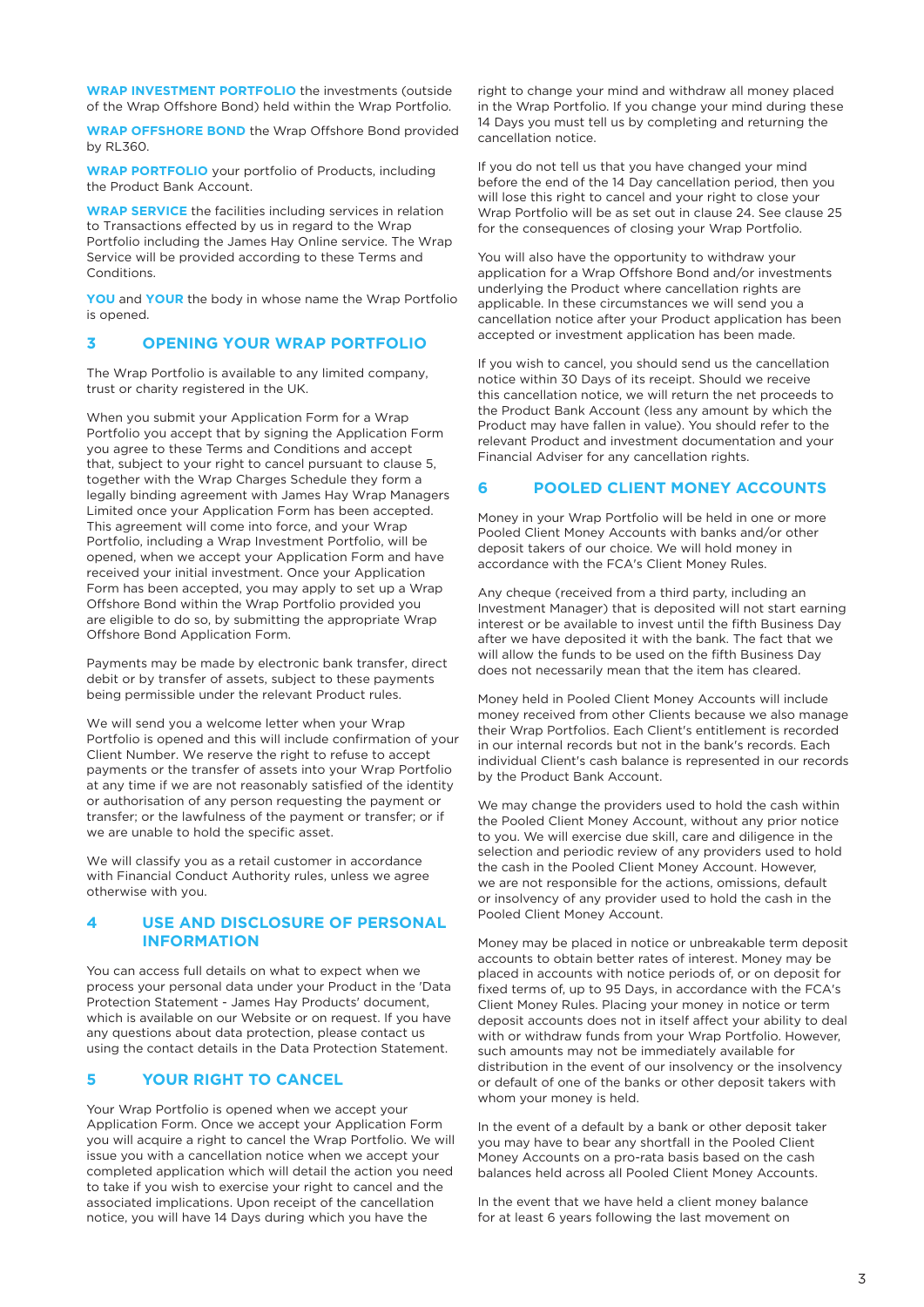your entitlement of the Pooled Client Money Account (disregarding any payment or receipt of interest, charges or similar items) and we have taken reasonable steps to try and trace you, we reserve the right to cease treating such unclaimed client money balance as client money. If we do this, we will always follow the FCA Client Money Rules applicable at the time in how we then handle the money.

## **7 PRODUCT BANK ACCOUNT**

The Product Bank Account represents an individual Client's cash holding for the Product.

The Product Bank Account's primary purposes are to:

|--|

receive settlement funds for your Transactions and receipt of dividends and interest payments

pay Charges (including amounts to cover Adviser Charges)

pay other Charges not settled by other means according to the Terms and Conditions or by agreement with an Investment Manager or Stockbroker including EQi.

You should keep sufficient available funds in the Product Bank Account to pay Charges and allow us to process investment or cash withdrawal instructions. If there is a shortfall, your Financial Adviser will be contacted to provide further instructions.

## **7.1 Payments In**

You may make a deposit into your Wrap Portfolio electronically by Bankers Automated Clearing Services (BACS), Faster Payments or the Clearing House Automated Payment System (CHAPS). Money cannot be paid in by cash, debit card, credit card or cheque. You will be unable to pay money in at a branch of a bank.

Your Product Bank Account must always be kept in credit. Therefore, if your Product Bank Account goes into a debit balance (including after a payment is returned unpaid) we will inform you or your Financial Adviser that your Product Bank Account must immediately be brought into credit. If this is not done, your investments may have to be sold bring your Product Bank Account back into credit.

## **7.2 Payments Out**

You may withdraw money from your Wrap Investment Portfolio at any time by contacting us in writing. Money will be transferred either by CHAPS or Faster Payments to an account in your name, that you nominate on your Application Form (or subsequently advise to us) or by cheque payable to you.

You will be unable to withdraw money at a branch of any bank.

# **7.3 Interest**

Interest is calculated and added to the Product Bank Account on the first Business Day of each month. The rate of interest applicable to the Product Bank Account is published on our Website. Any changes to interest rates applicable to the Product Bank Account will be notified on our Website.

If you are a limited company, charity or trust we will pay bank interest gross, provided we are satisfied of your status. Otherwise interest will be paid net of income tax at the prescribed rate.

We may change the interest rates at any time for one or more of the following reasons for the Product Bank Account:

to maintain the competitiveness of our business as a whole, taking account of actual or expected changes in market conditions

to reflect actual or expected changes in money market interest rates

to ensure our business is run prudently

to reflect any change in general banking practice

to reflect any regulatory requirements, or guidance, or any change in the law, or a decision or recommendation by a Court or Ombudsman

to enable us to harmonise our banking or charging arrangements

to reflect changes in technology or in the direct costs we are required to pay others, or to take account of inflation.

for any other reason which is valid.

Where the rate applied to the Product Bank Account is less than the rate paid by the provider of the Pooled Client Money Account, we will retain any surplus towards the cost of providing our services.

# **7.4 General**

We reserve the right to refuse to carry out a Transaction if we are not reasonably satisfied of:

the identity or authorisation of any person requesting the Transaction; or

the lawfulness of the Transaction.

You cannot transfer your rights to the Product Bank Account to someone else and we will not recognise the interest or claim of any person in the Product Bank Account, unless we are required to do so by law. This means, for example, that you cannot use the money in the Product Bank Account as security for loans with any other party.

James Hay Partnership may benefit from the provision of banking facilities.

## **8 ROLE OF YOUR FINANCIAL ADVISER**

You must have a Financial Adviser to open and maintain a Wrap Portfolio. When you apply to open your Wrap Portfolio, you must provide us with your Financial Adviser's details and authorise your Financial Adviser to provide us with instructions regarding your Wrap Portfolio. Your Financial Adviser must agree to the Financial Adviser terms of business.

You must have, at all times, a Financial Adviser currently appointed by you, and notified to us as acting for you in relation to the Wrap Portfolio. You may change your Financial Adviser provided you notify us in writing to that effect and the new Financial Adviser has agreed to our Financial Adviser terms of business. We will pay any Adviser Charges accrued during the monthly charging period in which we are advised of the new appointment to your new Financial Adviser, and therefore your Transaction Charges will include an amount to cover this.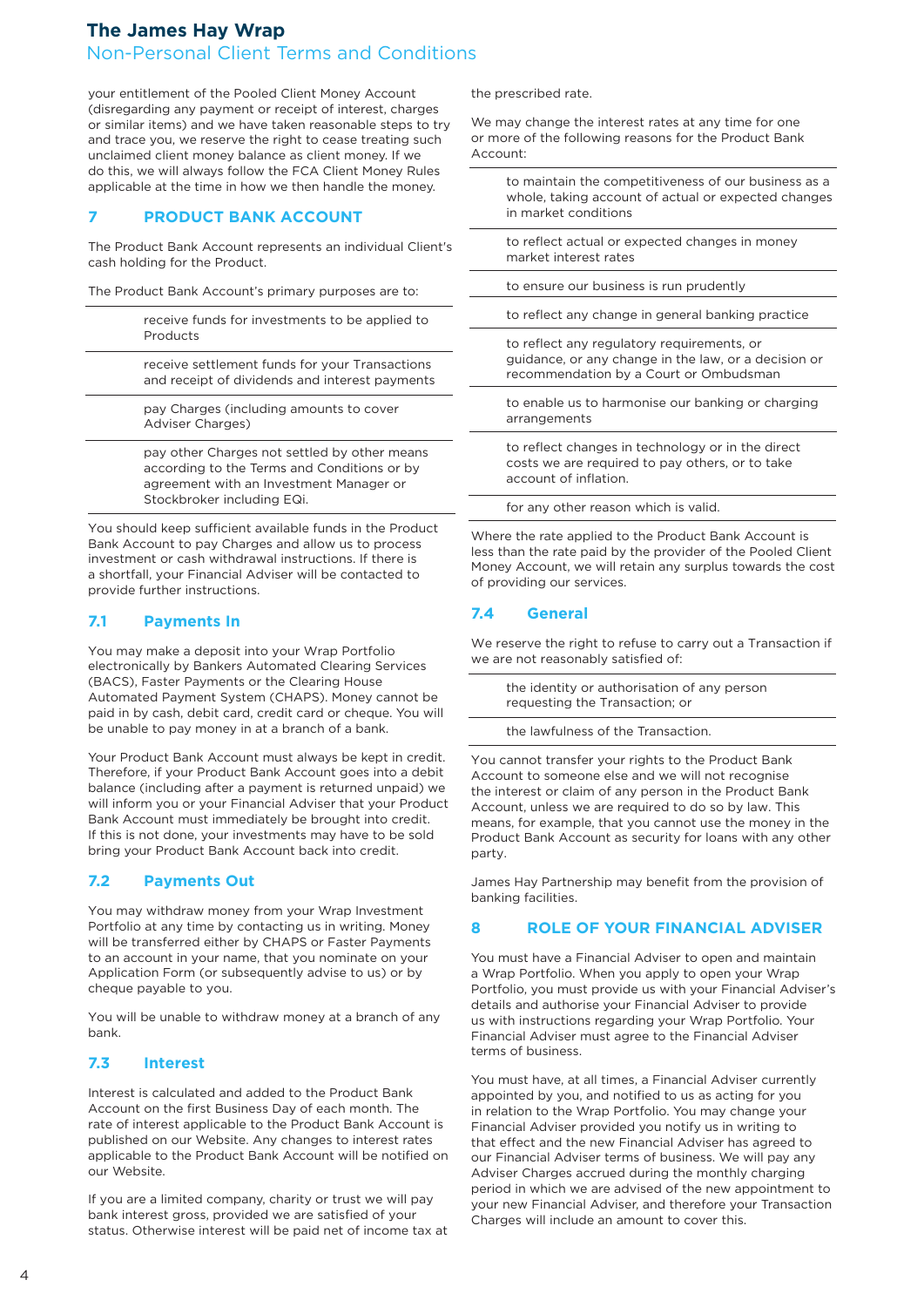## **9 ROLE OF AN INVESTMENT MANAGER/STOCKBROKER**

Subject to the rules of your Wrap Product you may choose to nominate an Investment Manager or Stockbroker who is appropriately authorised under the Act and is acceptable to us to act for you. Please refer to the current list of approved Investment Managers and Stockbrokers who satisfy our administration criteria which is available on our Website. Please note: We do not undertake any financial standing checks or due diligence on Investment Managers and/or Stockbrokers.

Acceptability of an Investment Manager or Stockbroker is not determined by us upon any other basis. If you wish to use anyone not on this list they will have to agree to our standard Investment Manager terms of business and administration requirements prior to their appointment.

If you have appointed an Investment Manager on a discretionary basis they will act on your behalf and provide you with investment advice or transmit dealing instructions on your behalf. They will also hold and manage investments in the Wrap Investment Portfolio. If you have appointed a Stockbroker you will be required to deal with the Stockbroker direct. The Stockbroker will place instructions to trade only on your instruction and will hold investments in the Wrap Investment Portfolio.

We will enter into appropriate agreements with your nominated Investment Manager or Stockbroker and will normally require they use their own nominee and custody facilities, and accept responsibility for the registration and custody of the investments. You will be required to pre-approve the terms of appointment of the Investment Manager or Stockbroker and should discuss with your Financial Adviser the implications of the terms, including any exclusions from, and limits to, the liability of the Investment Manager or Stockbroker.

You will be responsible for agreeing the investment strategy with the Investment Manager appointed on a discretionary basis, subject to our standard restrictions on permissible investments. You will be responsible for these, among other things:

> all decisions by you, your Financial Adviser and Investment Manager/Stockbroker in relation to the Wrap Portfolio including those in respect of the purchase, retention and sale of investments

> reviewing the Investment Manager's/Stockbroker's financial status and their investment and risk strategies

ensuring that all of these are suitable for your needs.

If your Investment Manager or Stockbroker is in material breach or has persistently failed to observe fully our terms of business we reserve the right to insist you appoint an alternative Investment Manager or Stockbroker within a reasonable period of time.

Where you have appointed an Investment Manager there will normally be an annual management charge payable to that Investment Manager. The annual management charges are calculated as a percentage of the investments held in your Investment Manager account, as determined by the Investment Manager. This annual management charge will be deducted by the Investment Manager from the funds they hold on your behalf.

#### **10 ROLE OF EQi**

You can choose to use the execution only sharedealing services provided by EQi. You will be required to deal

with them directly. You must agree to the EQi Terms and Conditions before using the EQi sharedealing service.

You should note that instructions to deal, once given, cannot be cancelled and that deals can only be placed when cleared funds are available. Investments purchased through the EQi sharedealing service will be registered in the name of EQi or any other nominee they decide to use.

Ordinarily the charge for using the EQi sharedealing service is part of your monthly Transaction Charge. However, if you make more than 20 Wrap sharedealing Transactions in a year, a further Charge will be payable and you/your Financial Adviser will be notified if this applies.

Settlement will be effected through the Product Bank Account and EQi will liaise with us accordingly.

## **11 INVESTMENT CENTRE**

#### **11.1 General**

You may choose, on the advice of your Financial Adviser, to invest in the Investment Centre range of funds that are available to be held within the Wrap Portfolio. Your Financial Adviser will have further details of the current range of Investment Centre funds available.

The Investment Centre funds offered are subject to change or closure without notice. The inclusion of funds within the Investment Centre is not an indication of their suitability for your needs.

The minimum investment into each Investment Centre fund is £1.

All instructions through your Financial Adviser to buy, sell or Switch relating to the Investment Centre funds must be communicated to James Hay Wrap Managers Limited by one of the following methods:

your Financial Adviser completing the appropriate Investment Centre form which should be posted to the address detailed on the form or faxed to the fax number detailed on the form. Your Financial Adviser should telephone us to confirm we have received any faxed instruction. We do not need to see the original form as the fax will be treated as an original instruction

your Financial Adviser sending a Transaction instruction via James Hay Online - other forms of email instructions are not acceptable

All instructions submitted via James Hay Online must be received by James Hay Wrap Managers Limited by our cut off time for the particular fund as shown on the Wrap Investment Centre Funds List displayed on our Website, to enable the instruction to be processed that day. Any instructions received after such times, will be processed the next Business Day. If submitting trade instructions by post or fax, all instructions received by us by 4pm will be processed on the next Business Day.

If an Investment Centre Fund Manager does not trade every Business Day on a particular Investment Centre fund, your investment instruction will normally be placed on the next trading date for that fund.

James Hay Wrap Managers Limited will not be liable for any delays following receipt of instructions being reasonably deemed to be unclear and therefore requiring clarification from the sender.

If you wish to cancel an instruction, you must notify us by the deadline for receiving instructions. We will not be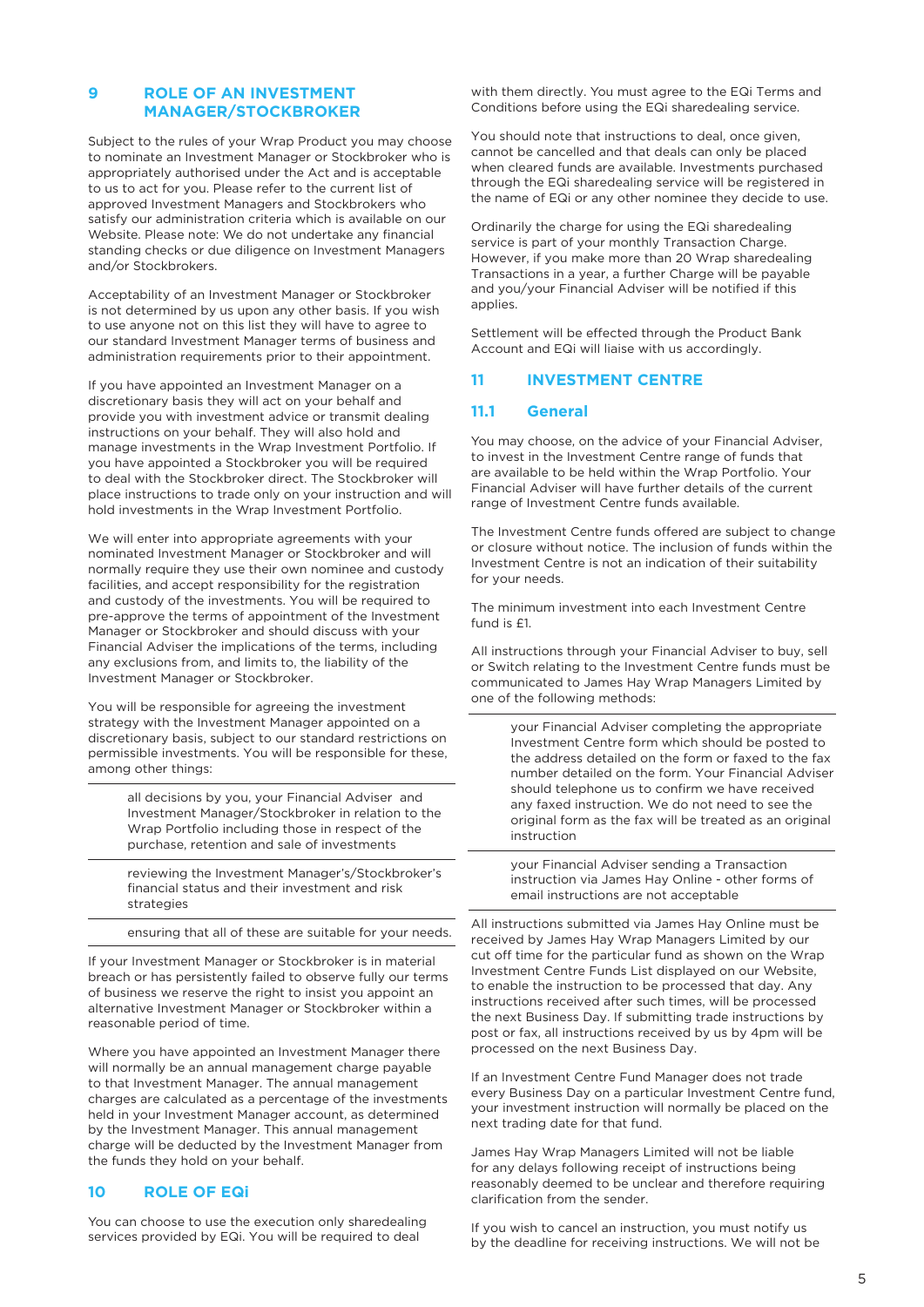liable should we reasonably not be able to fulfil your request.

A dilution levy may be applied to trades at the discretion of the Investment Centre Fund Managers. This may happen if a high number of purchases or sales take place which would adversely affect the net asset value of units/shares held by the remaining investors. The levy is intended to ensure that the remaining investors are not worse off.

#### **11.2 Buying Investment Centre Funds**

Instructions to buy Investment Centre funds will only be placed where we have cleared available funds in your Product Bank Account. If an instruction is received after the deadline for receiving instructions, the order will be placed (subject to cleared funds) on the following Business Day.

Any initial investment Adviser Charge due will be deducted from the investment amount prior to the investment proceeds being forwarded to the Investment Centre Fund Manager.

## **11.3 Selling Investment Centre Funds**

The funds from a sale will be credited to the Product Bank Account on the Business Day following receipt from the Investment Centre Fund Manager. The average time taken to receive funds upon a sale is normally 5 Business Days, but some Investment Centre Fund Managers may take longer to send funds.

## **11.4 Switching Investment Centre Funds**

Switches are processed as a sale and then a purchase. The price date of the purchase depends on the price of the sale being received from the relevant Investment Centre Fund Manager. This is normally the next Business Day, but we will not be liable for any delays caused by non-receipt of this information.

All investment sales will be processed first before the purchase trades are processed when Switching out of more than one fund. If you are Switching out of a fund that does not trade daily, then this will cause a delay to the sale element of the Switch which must be processed before the buy element of the Switch can be placed.

In the event that the Investment Centre Fund Manager for the fund being sold fails to send us the sale proceeds, we may have to sell sufficient units/shares from the fund(s) purchased to cover this amount.

We may defer the purchase until the sale proceeds are received if we would be required to fund the Transaction in the interim.

Any initial investment Adviser Charge or redemption penalties due will be deducted from the investment amount prior to the investment funds being forwarded to the Investment Centre Fund Manager in respect of the purchase element of the Switch.

#### **11.5 Re-Registering Existing Investments Into the Investment Centre Funds**

Instructions to re-register existing investments into the Investment Centre before the date of re-registration may change the existing conditions that apply. Once re-registered, the units and shares will be held in accordance with these Terms and Conditions.

#### **11.6 Aggregating Transactions**

We may aggregate certain Transactions from multiple Clients in a particular fund and place a deal with the relevant Investment Centre Fund Manager that represents the overall

position.

#### **11.7 Rebates**

Rebates (if any) applicable to Investment Centre Fund Managers' charges are apportioned depending on each Client's holding in the relevant fund on the date the Rebate is calculated by the Investment Centre Fund Manager. Please note that calculation methods will vary between Investment Centre Fund Managers.

Rebates received on a pooled holding with the Investment Centre Fund Manager are credited to your Product as additional units or shares in the holding or as cash (in certain circumstances and subject to regulation).

#### **11.8 Distributions**

Any distributions in respect of your holdings are credited to the Product once the proceeds have been received and reconciled. This normally takes 10 Business Days after receipt from the Investment Centre Fund Manager. Scrip options are not permitted. Tax reclaims, where appropriate, will be processed upon receipt of the tax vouchers from the Investment Centre Fund Managers. The cash amount will be added to the Product Bank Account once the money has been received and reconciled from HMRC.

#### **11.9 Confirming Details of Transactions**

Within 1 Business Day of us receiving correct contract notes from the Investment Centre Fund Managers, James Hay Online will be updated. Within 5 Business Days of receiving correct contract notes from the Investment Centre Fund Managers, a hard copy confirmation will be posted to your Financial Adviser.

For regular trades, details of each transaction will be updated on James Hay Online but the hard copy confirmation will be in the form of a periodic statement showing all regular trades in the preceding six month period.

#### **11.10 Suspension of Funds**

Investment Centre Fund Managers may suspend dealing in Investment Centre funds. We accept no responsibility for loss arising out of, or in connection with, Investment Centre Fund Managers suspending dealings on Investment Centre funds.

## **11.11 Mergers and Closures**

We will not exercise any voting rights attaching to any Investment Centre fund that is subject to merger or closure. If an Investment Centre fund is withdrawn from the Investment Centre Funds List at short notice, we may sell the Investment Centre fund and credit the proceeds to your Product. Your Financial Adviser will be notified if that is the case and we will advise your Financial Adviser of the effect on your fund.

#### **11.12 Transferring Funds into and out of your Wrap Portfolio**

If you ask us to transfer any of your investments to us from another Platform, or from your Wrap Portfolio with us to another Platform, you may choose for the transfer to be carried out by way of a Unit Transfer, provided there are no circumstances outside of our control, or the control of the Transferring Platform or Receiving Platform (as the case may be), which would prevent a Unit Transfer. This is otherwise known as an "in-specie" transfer.

Where we receive an instruction from you, or given on your behalf, to carry out a Unit Transfer of any investments, we may treat that instruction as expressly providing us with your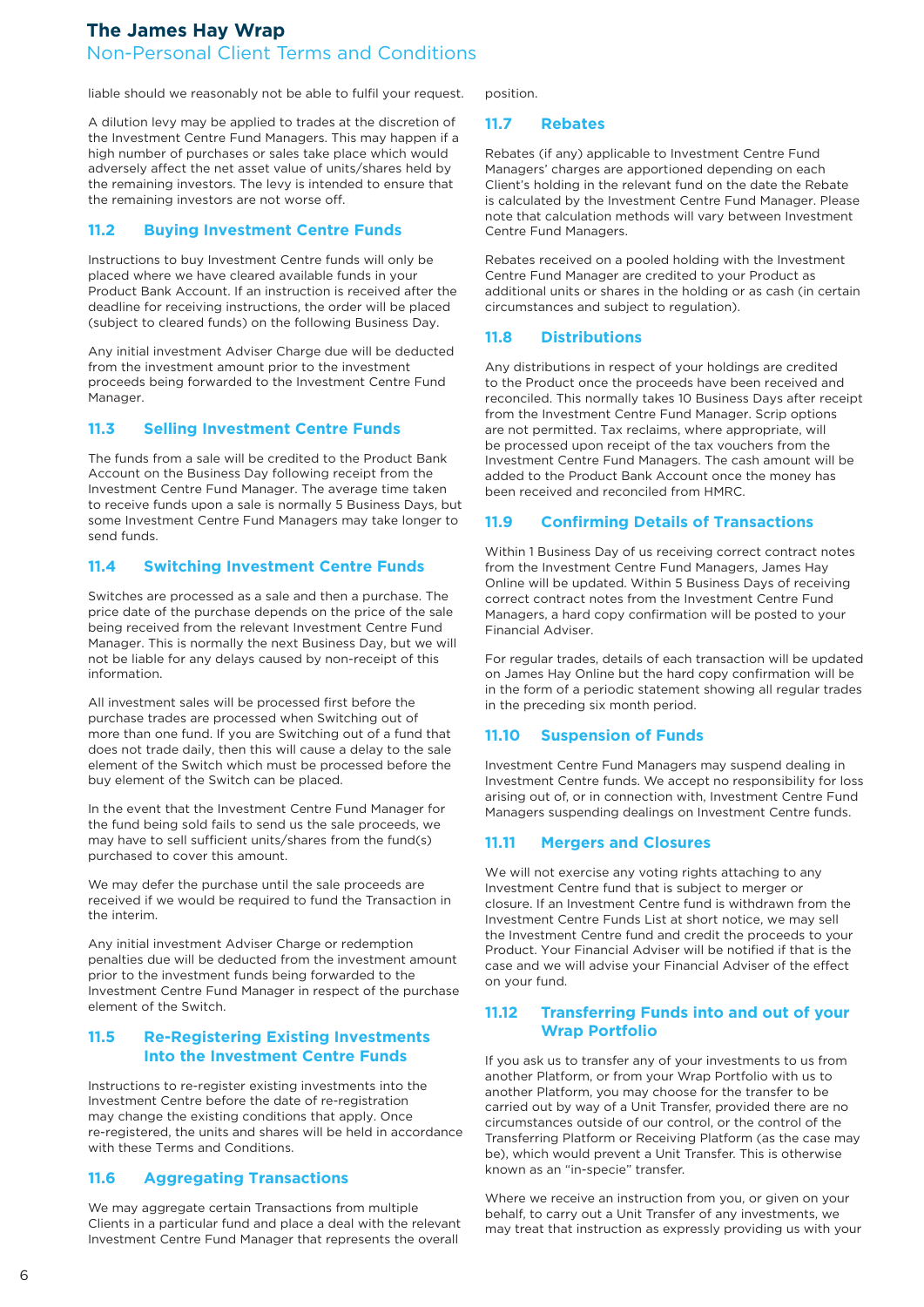#### authority:

(1) if we are the Transferring Platform, to request the Available Fund Manager of each such investment (to the extent we are entitled to do so) to carry out any conversion of the relevant Units to Units in an Available Fund in the Receiving Platform, and to take any other reasonable steps to bring about that conversion; or

(2) if we are the Receiving Platform, to instruct the Transferring Platform to request the Available Fund Manager of each such investment (to the extent the Transferring Platform is entitled to do so) to carry out any conversion of the relevant Units to Units in an Available Fund in your Wrap Portfolio with us, and to take any other reasonable steps to bring about that conversion, in each case, as required to enable a Unit Transfer of any such Investments.

Where we receive an instruction from you, or given on your behalf, to convert Units in your investments into Units of a Discounted Unit Class, we are entitled to treat that instruction as expressly providing us with your authority to effect that conversion.

Once a Unit Transfer of any investment has taken place, it may be possible for a conversion of Units in your existing investment to a Discounted Unit Class:

- (1) if we are the Transferring Platform, you will need to contact the Receiving Platform to determine their approach to Unit conversions of an investment to a Discounted Unit Class.
- (2) if we are the Receiving Platform, once the transfer of your investment has completed, we will let you know how to determine if a Discounted Unit Class is available to you. We will also let you know how to instruct us to carry out a conversion of a Unit class to a Discounted Unit Class.

An instruction will be treated as given on your behalf where it is provided:

- (1) by your Financial Adviser;
- (2) if we are the Transferring Platform, by the Receiving Platform;
- (3) if we are the Receiving Platform, by the Transferring Platform,

unless, in any of these cases, we reasonably believe that person or entity does not have authority to provide the instruction on your behalf.

## **12 CARRYING OUT TRANSACTIONS IN YOUR WRAP PORTFOLIO**

## **12.1 Permissible Investments**

The categories of investments permitted by us to be held within the Wrap Investment Portfolio will be set out in the Wrap Investment Portfolio Permitted Investments List available on our Website.

You may transfer assets to our Nominee as part of your Wrap Portfolio. Subject to the Terms and Conditions and any other requirements of the provider or issuer, they may be used as a payment to your Wrap Investment Portfolio.

Permissible investments may be purchased providing:

these are acceptable to us

you have sufficient cleared funds held in the Product

they are approved under any legislation and HMRC requirements applicable to the particular Product.

## **12.2 Other Assets and Liabilities**

You and your Financial Adviser are responsible for entering and updating details for any Other Assets and Liabilities to be held on James Hay Online that are outside the Wrap Portfolio.

We are not responsible for the administration or valuation of these assets and such details are held purely for the convenience of you and your Financial Adviser and do not form part of the Wrap Service.

#### **12.3 Investment Transactions - General**

When investing in collective investment schemes, some fund managers may make use of the client money "Delivery Versus Payment (DVP) Exemption". Under this exemption, a fund manager need not treat money held for the purpose of settling a transaction in a collective investment scheme, as client money for a period of up to 1 Business Day. During this period, the investor's money will not be protected by the FCA's Client Money Rules, so if the fund manager fails, investors will rank as a general creditor. Where a fund manager requests our consent to using the DVP Exemption, we will grant them this consent on your behalf.

All investment decisions should be made after taking advice from your Financial Adviser and/or your Investment Manager appointed on a discretionary basis. It should be on the basis of all relevant information relating to the proposed investment, the particulars and prospectuses, and other documents relating to the underlying investment.

We do not accept any liability for your choice of Investment Manager or Stockbroker, nor accept any responsibility for your, or their, decisions, actions and omissions in regard to the acquisition, retention and sale of investments.

Investments should be purchased by your investment provider and/or your Investment Manager and/or your Stockbroker, by taking all reasonable steps to obtain the best execution result for each investment Transaction carried out. A copy of our Order Transmission Policy is available from our Website. This tells you how we buy Investment Centre funds on your behalf and, as we are not an investment provider or an Investment Manager, it tells you about who you should refer to in order to obtain details about the best execution policy for your chosen investment provider and/or Investment Manager and/or Stockbroker.

We reserve the right to reverse an investment effected by you, your Financial Adviser, Investment Manager or Stockbroker, or instruct the suspension of any Transaction in progress which breaches the provisions of these Terms and Conditions. This includes breaches which might reasonably be viewed by us as exposing us or another IFG Group Company to adverse financial or reputational consequences. This right of ours does not imply a duty on us to so act unless required by statute or regulation. In any event we will not accept liability for the consequences of such original investment decisions and the unwinding of the position and any losses you may incur as a result.

No investment Transaction is permitted where the investment will, or might, require supplementary cash or other assets to be paid or transferred to us, or any body, in order to meet the terms and conditions attaching to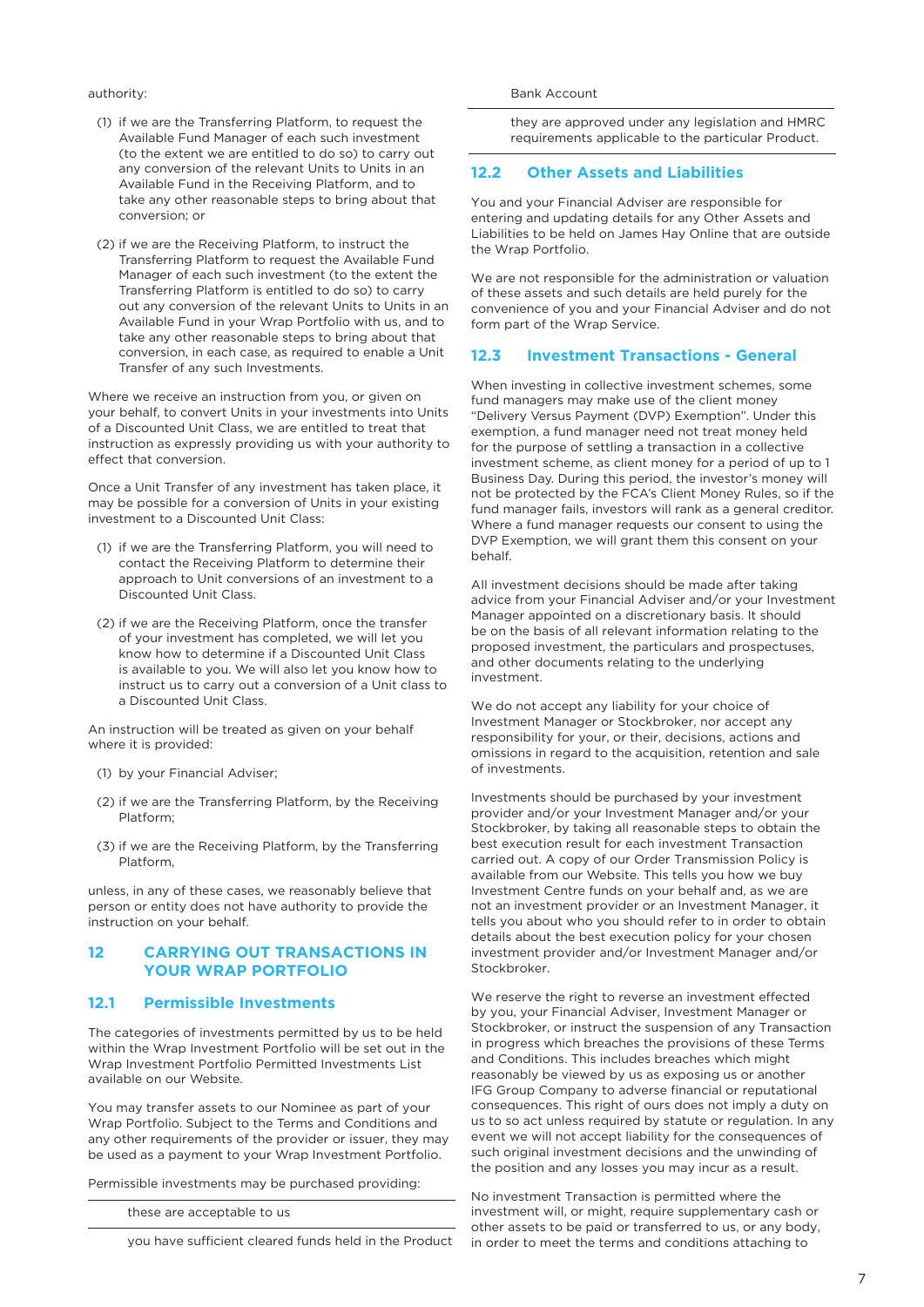any investment. As a consequence, without limiting the preceding restriction, investments in partly paid shares or investments, including derivatives, where margin may be required, are not permitted.

There may be circumstances, particularly when awaiting funds arising from the disposal of investments or when executing asset transfers, in which we must rely on third parties in order to complete a Transaction.

In this case, the process may take significantly longer than expected and we cannot be held liable for any losses arising from the delays in the process.

## **13 REGISTRATION OF OWNERSHIP**

All assets in the Wrap Investment Portfolio will usually be registered in the name of our Nominee or custodian.

Where we choose to use a Nominee that is not an IFG Group Company, we will exercise due skill, care and diligence in selection, appointment and periodic review of any Nominee we appoint and the arrangements for holding and safekeeping of your investments. However, we are not responsible for the actions, omissions, default or insolvency of Nominees that are not IFG Group Companies. We accept responsibility for our Nominee where it is an IFG Group Company with respect of any requirements of the FCA Rules on custody.

Where an Investment Manager or Stockbroker is acting for you, assets purchased through the Investment Manager will be held by it, or its nominee or custodian (not an IFG Group Company). As you choose which Investment Manager or Stockbroker you wish to use, we are not responsible for the selection, appointment or any periodic review of your chosen Investment Manager or Stockbroker or their nominee or custodian. We are also not responsible for the acts, omissions, default or insolvency of the Investment Manager or Stockbroker or their nominee or custodian.

Where you have appointed EQi as your Stockbroker, assets purchased through them will be registered in the name of their nominee, or any other nominee company they decide to use. We are not responsible for the acts, omissions, default or insolvency of EQi or their nominee or custodian.

The costs of the transfer of assets into the name of JHWM or other body as above will need to be met by you and are payable in addition to our Transaction Charges.

Investment Centre assets will normally be registered collectively with those of other Clients of ours holding similar assets and may not be identifiable by separate certificates or other physical evidence of title. Investments may be held not only in dematerialised form electronically, but may also be aggregated with investments of our other clients so that your interest in investments will only be identifiable from our internal records. In the event of a shortfall on our or our Nominee's insolvency, you may share proportionately in accordance with all Clients' entitlements subject to applicable law.

You are not permitted to use any assets as collateral or as security or a pledge. You undertake that any assets transferred to us will be free of all third party interests.

We, or our Nominee, may give the issuer or manufacturer of your investments your name and address and size of your holding. Other parties holding your investments will also do likewise. Due to our Nominee holding your investment on a pooled basis, additional benefits may arise that would not otherwise have occurred had your investment been registered in your own name. In such circumstances, you will not receive these additional benefits. By holding investments in this manner you may also lose benefits which you might otherwise have gained, had investments been registered in your own name. We accept no liability should this happen.

In the event of our or our Nominee's insolvency, third parties may exercise a right of retention or sale in favour of the third party over all investments held with them, but this is limited to properly incurred charges and liabilities arising from the provision of custody services in respect of investments held with the third party.

In the event that we have held an asset for you for at least 12 years since the last instruction received from you or your Financial Adviser relating to that asset and we have taken reasonable steps to try and trace you, we reserve the right to divest ourselves of this unclaimed client asset by either selling it or transferring it away. If we do this, we will always follow the FCA Client Asset Rules applicable at the time.

If you choose to hold non-EEA (European Economic Area) investments, your rights will be subject to the local laws and regulation which may differ from those of the UK.

If you choose to hold investments outside of the UK, due to local laws a third party nominee may not be able to hold your investments in a way which is separately identifiable from the investments of that third party or us. In the event of the insolvency of that third party nominee, if there is a shortfall in investments available to settle all claims, all of your investments may not be recovered and in the event of any shortfall, you may share proportionately in accordance with all clients' entitlements, subject to the local laws.

We may exercise a right of retention or sale over your investments but only in respect of properly incurred charges and liabilities arising from administering your Wrap Portfolio.

## **14 COLLECTIONS**

We will collect the following income generated by your investments and credit it to the Product Bank Account in which those investments are held:

interest

dividends and other investment income.

## **15 VOTING RIGHTS AND CORPORATE ACTIONS**

We will not normally forward you copies of reports and accounts, scheme particulars, or meeting and voting information issued by the providers or issuers of investments or managers unless otherwise agreed with you, including the rate of Charges to apply for such a service.

We will not exercise any voting rights attaching to your investments unless we have agreed this with you, including the rate of Charges that may apply for such a service.

# **16 WITHDRAWALS**

You can elect to have withdrawals paid to you from the Product Bank Account within your Wrap Portfolio provided you have funds available and the Terms and Conditions of the Product permit.

Payments of withdrawals can be made annually, halfyearly, quarterly or monthly according to your instructions. Payments for withdrawals will normally be made on, or around, the first Business Day of each month or other such day as advised by us. Money to meet your withdrawals will be deducted from the Product Bank Account specified in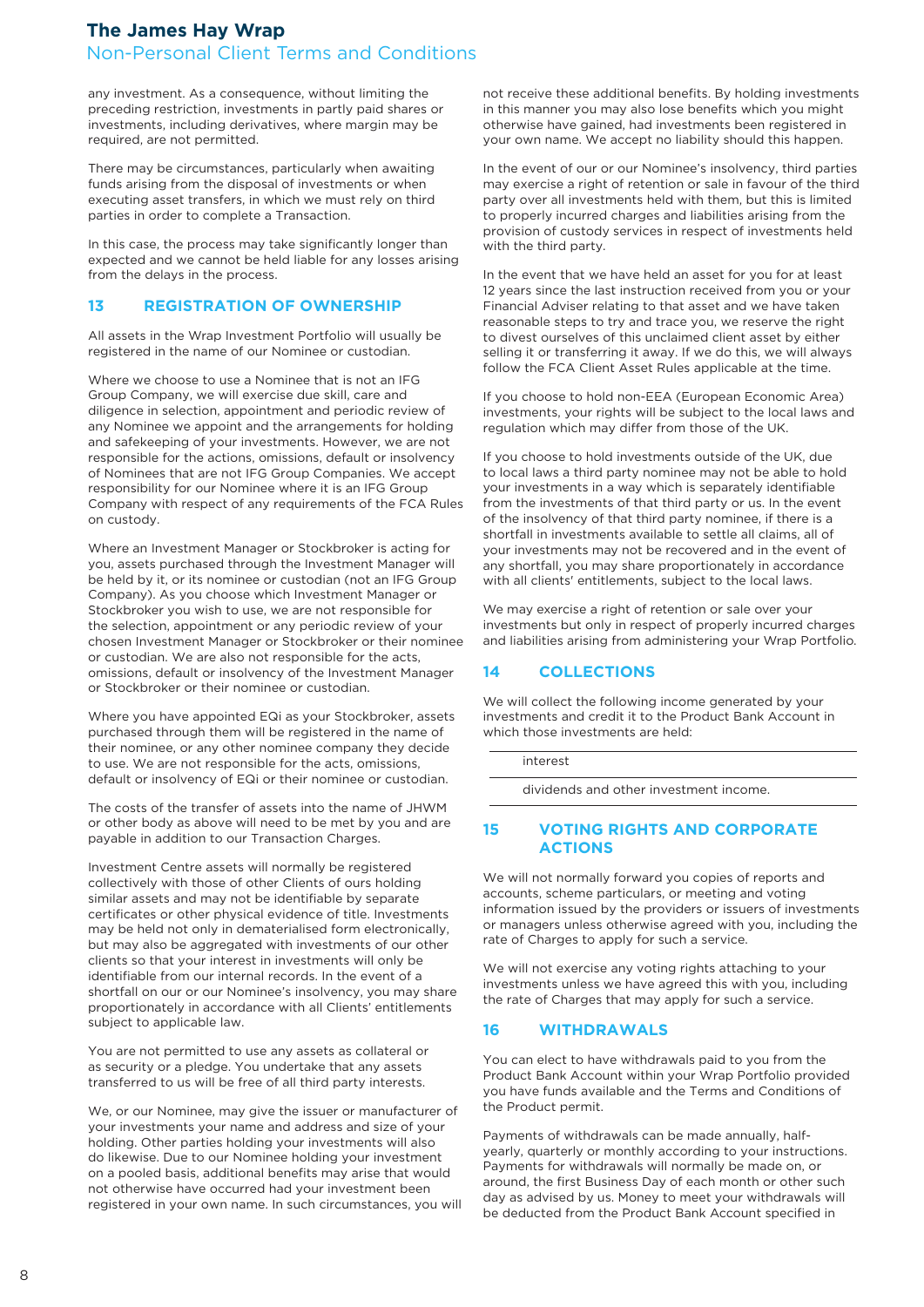your instructions. If there are insufficient cleared funds in the Product Bank Account to fund the withdrawal, the withdrawal will not be paid and your Financial Adviser will be contacted for further instruction.

Withdrawals will only be paid by CHAPS or Faster Payments to your nominated bank or building society account in your company's or trust's name.

#### **17 CHARGES**

The Charges that will be applied to your Wrap Portfolio are set out in the Wrap Charges Schedule, a copy of which will be provided to you before you enter into these Terms and **Conditions** 

You agree to pay us, and permit us to deduct, our charges, expenses, any third party charges and costs (including any Adviser Charges), tax charges, levies and any other charges from your Wrap Portfolio, as and when they become due.

We reserve the right to sell investments held within your Wrap Portfolio to pay our charges, expenses, third party charges and costs, tax charges, levies, fees and/or other liabilities incurred in relation to your Wrap Portfolio. Although we reserve this right, we are under no obligation to exercise it and it remains your responsibility to ensure that your Product Bank Account contains sufficient funds to pay our charges, expenses, third party charges and costs, tax charges, levies, fees and/or other liabilities incurred in relation to your Wrap Portfolio.

We may charge interest on late payment of our charges at 8% above the Bank of England base rate.

We may charge you a fee if you ask us to make foreign currency electronic payments from the Product Bank Account. We will give you details of these fees at the time you request such a payment.

#### **18 CONFLICT OF INTEREST**

We have procedures and controls designed to deal with and manage actual or potential conflicts. Our Conflicts of Interest Policy is available on our Website or on request.

#### **19 KEEPING YOU INFORMED**

Your Financial Adviser will receive confirmation of transactions within your Wrap Portfolio. We will maintain records of all such Transactions and will provide you with quarterly valuation reports on your Wrap Portfolio. Your Financial Adviser can also access and provide you with information on your Wrap Portfolio from James Hay Online.

You, or your Financial Adviser on your behalf, must check that we have carried out your or your Financial Adviser's, instructions correctly. If we have made any errors, you or your Financial Adviser must notify us within 14 Business Days of receipt of notification of execution of the instructions.

Where your Investment Manager or Stockbroker has placed an instruction on your behalf we accept no responsibility for any errors or omissions. You should refer to your Investment Manager or Stockbroker for details of their services.

Where your Wrap Portfolio contains funds that are managed by third parties, we rely on and report information provided to us by those third parties. We therefore accept no liability for errors or omissions that may occur in this third-party produced information, including where transmitted by us or incorporated into our own literature.

We make no express or implied representations as to the

suitability of funds, or other investments held on your behalf, including in the event that we pass on literature or information produced by or on behalf of the providers, issuers or managers of such investments whether in hard copy or through the internet. Any market news, prices or other data you get from James Hay Online is provided by us in good faith, but we cannot guarantee its accuracy or completeness or that it is up to date. No express or implied endorsement is made by us in relation to any of these items.

Records relating to Transactions will be kept for at least 6 years.

#### **20 NOTICES**

Any notice under these Terms and Conditions must be given as follows:

By you:

to James Hay Wrap Managers Limited, Dunn's House, St Paul's Road, Salisbury SP2 7BF.

By us (or a relevant IFG Group Company):

to the address we have registered on our records for you.

Any notice from you or your Financial Adviser to us must be in writing and in English.

#### **21 YOUR ADDRESS**

Your registered address or other address that you give us for correspondence purposes and to which we send any letters and other communications. You must tell us straight away if you change your address and we may ask you to confirm it in writing.

## **22 COMPLAINTS**

We are authorised and regulated by the Financial Conduct Authority and as such are bound by its rules. If you have a complaint about the service you have received from us, or about a Product within your Wrap Portfolio, you should write to: The Complaints Manager, James Hay Partnership, Dunn's House, St Paul's Road, Salisbury, SP2 7BF or alternatively, you can call us on 03455 212 414.

You can ask us for a copy of our complaints procedure and Financial Ombudsman's guidance. If the complaint is not dealt with to your satisfaction then the matter may be referred to the Financial Ombudsman Service at Exchange Tower, London, E14 9SR.

Email: complaint.info@financial-ombudsman.org.uk.

Website: www.financial-ombudsman.org.uk.

Any such action will not affect your right to take legal action. For complaints relating to your Wrap Offshore Bond which are not dealt with to your satisfaction and remain unresolved, you can contact the Isle of Man Financial Services Ombudsman Scheme. Further details are available on request.

#### **23 FINANCIAL SERVICES COMPENSATION SCHEME**

We are covered by the Financial Services Compensation Scheme ("FSCS") in respect of your Wrap Portfolio. If you make a valid claim against us in respect of your investments and we are unable to meet our liabilities in full, you may be entitled to redress from the FSCS. We will send you details of the cover provided by the Scheme on request. Please note that normally only private individuals are covered by the FSCS, although some businesses and charities may be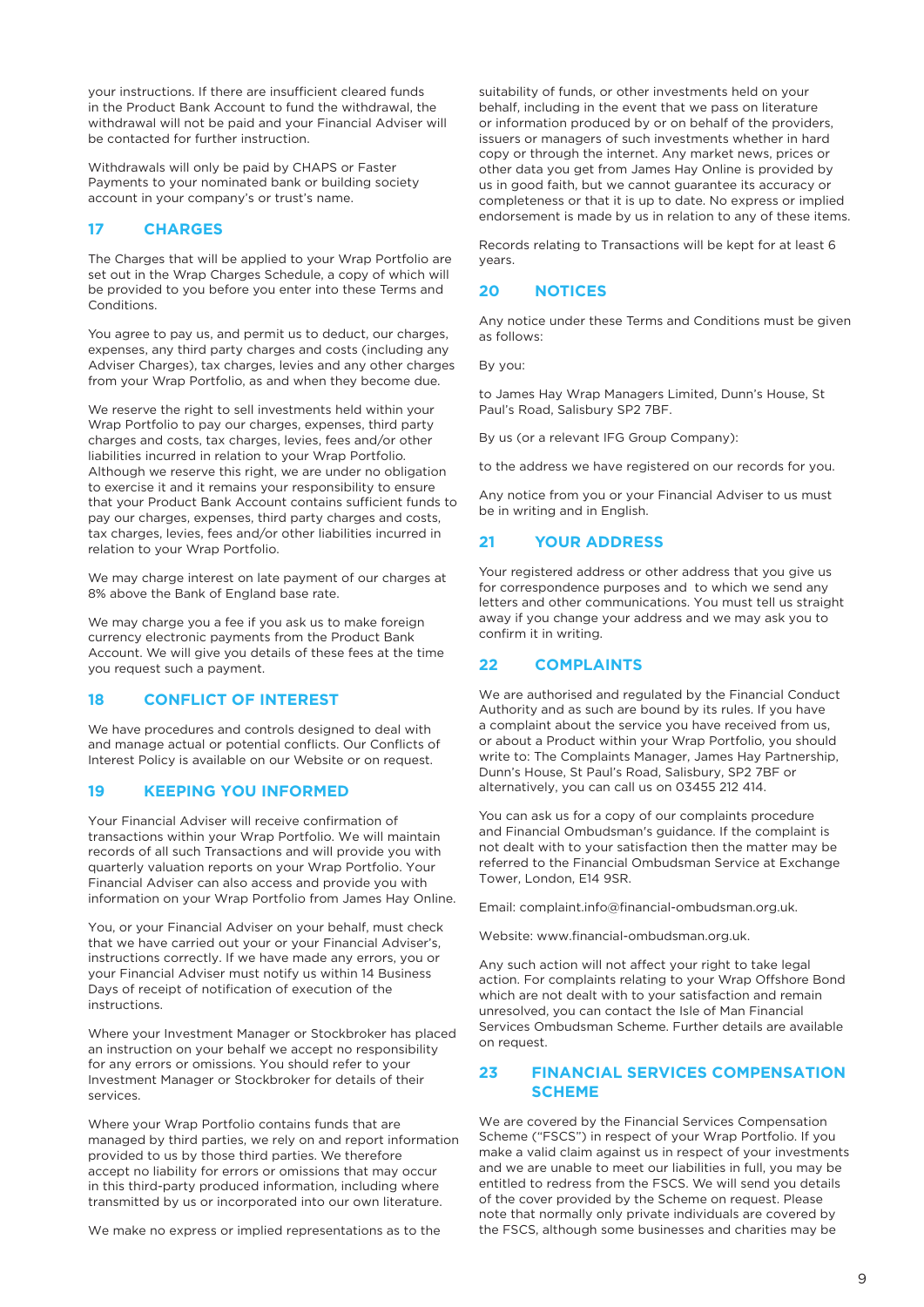eligible, depending on the type of claim.

If you have a Wrap Offshore Bond you will not be protected by the Financial Services Compensation Scheme if RL360 is unable to meet its liabilities to you, but you will instead be protected by the Isle of Man Life Assurance (Compensation for policyholder) Regulations 1991.

For further details on how we will hold any money and/ or investments and how the protections will apply, please read the document available on our Website called "How your Money and Investments are held within James Hay Partnership Products".

The individual product providers for your underlying investments may themselves offer protection under the FSCS in respect of their products held within your Wrap Portfolio. Please ask your Financial Adviser or the particular product provider for further information.

In respect of the Bank Account this is held in your name.

## **24 CLOSING YOUR WRAP PORTFOLIO**

You may close the Wrap Portfolio at any time on giving us one month's notice. We may close your Wrap Portfolio in the event that:

> you are in material breach of these Terms and Conditions or

you have persistently failed to observe fully these Terms and Conditions and our reasonable procedures notified to you or your Financial Adviser

your Financial Adviser is in material breach of the Financial Adviser terms of business, or has persistently failed to observe fully the Terms and Conditions of that document and our reasonable procedures notified to them

the FCA, or other regulator, requires us to take such action, or we are required to so act by law or regulation.

We also reserve the right to terminate your Wrap Portfolio if you terminate your relationship with your Financial Adviser and do not appoint a new Financial Adviser within a reasonable timescale. In the above circumstances, we will notify you and the Financial Adviser of the closure of the Wrap Portfolio. For any other reason, we may close your Wrap Portfolio on giving you and the Financial Adviser three months notice in writing.

Once notice of closure has been given, no further acquisitions of investments or Products will be permitted in respect of the Wrap Portfolio, although the investments underlying the Products can continue to be managed by you or on your behalf.

#### **25 CONSEQUENCES OF CLOSING YOUR WRAP PORTFOLIO**

If your Wrap Portfolio is closing you can instruct us to take one or more of the following actions: listed at clauses 25.1 to 25.3 (inclusive).

#### **25.1 Wrap Investment Portfolio**

sell the investments in accordance with the Terms and Conditions and pay the proceeds to a bank account in your name

transfer the investments into your name.

## **25.2 Wrap Offshore Bond**

Subject to any legislative and regulatory requirements:

surrender the Policy and sell the investments in accordance with the Wrap Offshore Bond policy conditions, and pay the proceeds to a bank account in your name

continue the Policy outside the Wrap, under the terms and conditions described in your Wrap Offshore Bond Policy Conditions.

The terms and conditions are available on our Website or on request from RL360 Insurance Company Limited.

## **25.3 Charges and Costs for Closing your Wrap Portfolio**

If you close your Wrap Portfolio pursuant to clause 5 (Your right to cancel) and the value of any of the Products you have purchased in the period between your application money being invested and the receipt by us of your cancellation notice has fallen, then you will not receive back the full amount that you invested. We may also charge you (by deducting from the amount we return to you) any fees or costs incurred in relation to any services actually provided to you before you notified us of your cancellation (including any Charges relating to any Transactions completed prior to your cancellation).

If you close your Wrap Portfolio in any circumstances other than pursuant to clause 5 (Your right to cancel) then you will need to pay all our Charges including the pro rata amount for the current charging period and meet all costs for which you may be liable. You will also have to arrange to our satisfaction for the due settlement of any outstanding investment Transactions. This will involve paying the fees of the Investment Manager and Stockbroker and other third parties' fees and expenses. Any residual money will then be transferred as stated above.

#### **26 GENERAL CONDITIONS**

We may delegate certain functions under these Terms and Conditions to third parties (subject to any statutory or regulatory limitations). If we do so, we will reasonably satisfy ourselves that such parties are competent to carry out those functions.

## **26.1 Liability**

We shall exercise due care and diligence in the management of your Wrap Portfolio. But, subject to Section 71 of the Act, and our obligations under the Act, and otherwise provided in these Terms and Conditions, we shall not be liable to you, nor will we compensate you, for any loss arising as a result of us doing (or not doing) anything in reliance upon an instruction given (or which we reasonably believe to have been given) by you, your Financial Adviser, your Investment Manager/Stockbroker, or other authorised representative.

You agree to reimburse us and any other IFG Group Company on demand as a debt from and against any and all costs, claims, demands, taxes (save for taxes in respect of trading profits), duties, losses, expenses and liabilities incurred by us and/or them in any way in connection with your Wrap Portfolio.

The exception will be where these arise as a result of us, (or another IFG Group Company) intentionally acting wrongly or being negligent in any way or being in breach of any statutory or regulatory obligations.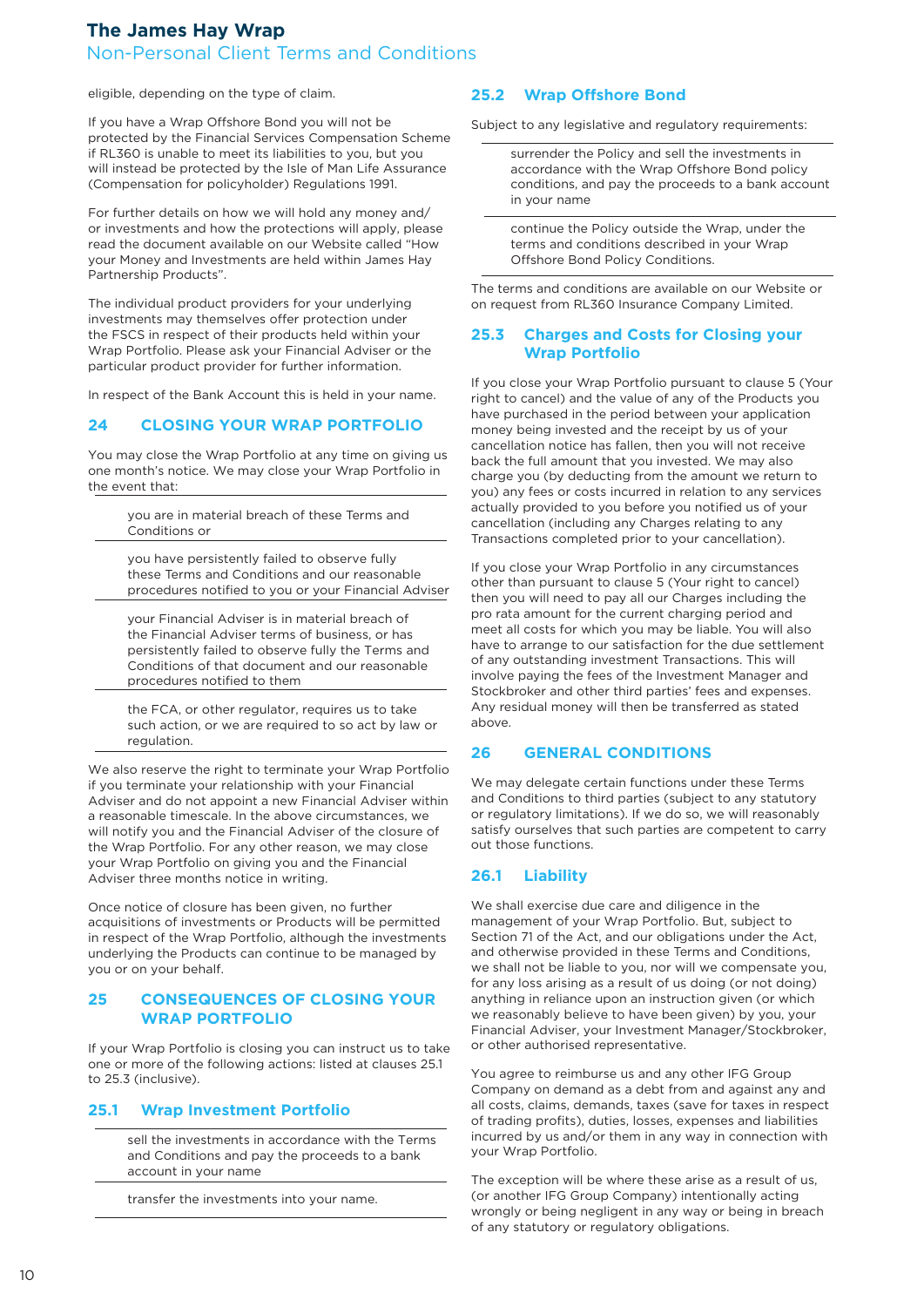Other than in respect of the above we are not liable for any loss that is caused which is not reasonably forseeable nor for any loss caused by a fall in the value of the underlying investments or depreciation in the value of your Wrap Portfolio, or for loss of investment opportunity.

You should also note the exclusions from, and limits to our liability, stated elsewhere in these Terms and Conditions, and also exclusions from, and limits to liability, contained in the Wrap Sharedealing Service Terms and Conditions and the Financial Adviser terms of business, the Investment Manager Agreement, and the terms of business of any other body nominated or appointed by you.

If we cannot provide the Wrap Service for any of the Wrap Products because of something beyond our reasonable control (including, without limiting the effect of the overall exclusion of liability, strikes, industrial action or the failure of equipment or power supplies) we will not be liable to you for any loss which you may suffer.

We may transfer our rights and obligations under these Terms and Conditions to another IFG Group Company which is suitably authorised under the Act. Your rights and obligations under these Terms and Conditions are not assignable or transferable, unless specifically permitted by us.

## **27 MISCELLANEOUS**

We will provide you upon request with copies of these Terms and Conditions and details of the Charges currently prevailing. Any notice from us will be valid if sent to you at your address as shown in our records. Notices sent by post will be considered to have been received by you within 5 Business Days of the date of posting or, in the case of notices sent by fax or email, when the transmission is shown to us as complete. Notices sent from you to us will only be valid when actually received by us.

We may operate a telephone recording system and all calls may be recorded for training and monitoring or security purposes.

#### **28 LAW AND THIRD PARTY RIGHTS**

These Terms and Conditions are governed by the English Law and any disputes (including any non-contractual disputes or claims) are subject to the exclusive jurisdiction of the Courts of England. Except in respect of indemnities and exclusions of liability in favour of other companies in the IFG Group PLC, the provisions of these Terms and Conditions are enforceable only by you and us and no rights are conferred upon any third party whether by statute or otherwise.